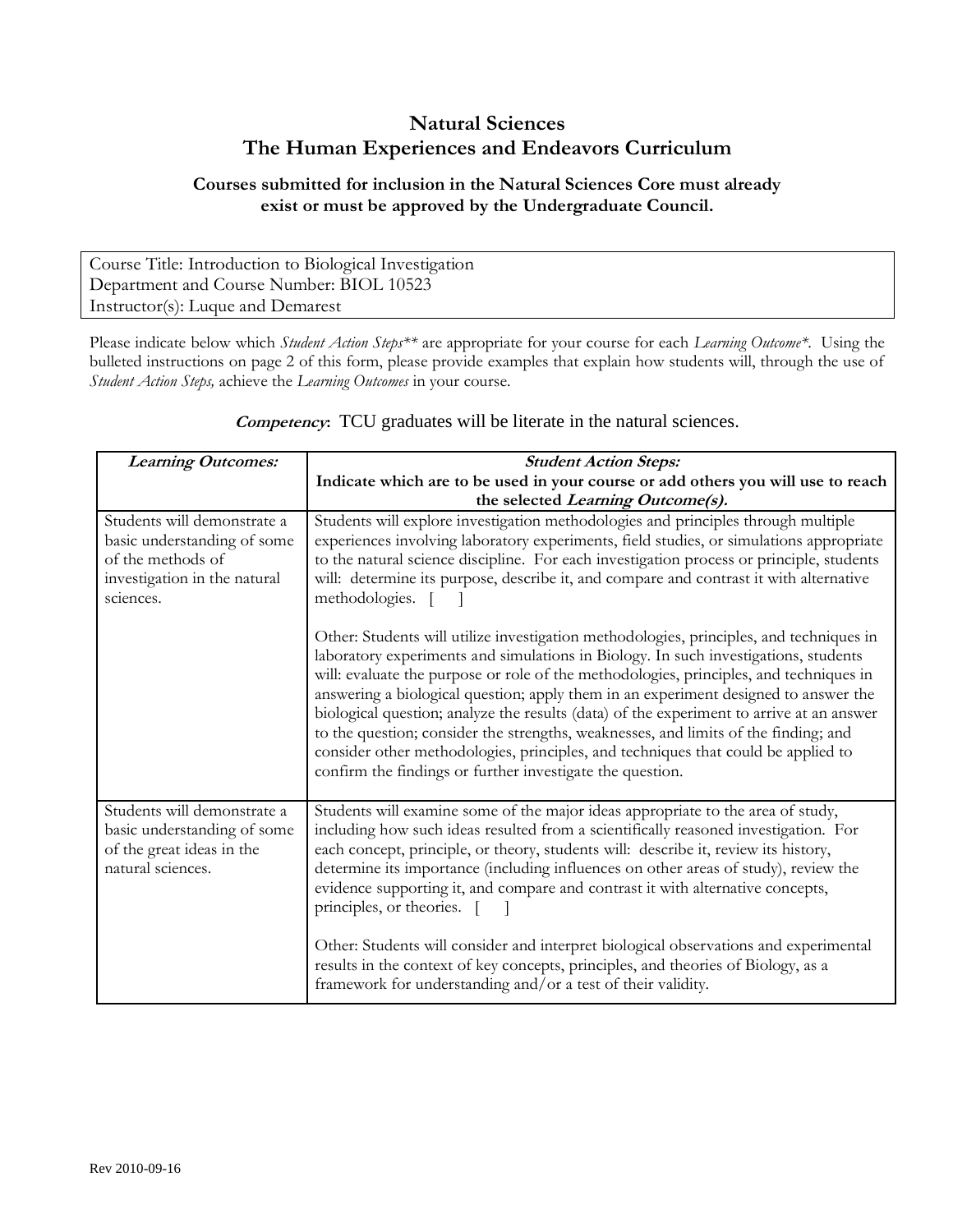| Students will demonstrate a | Students will explore the relationships between science, technology, and society                                                                                                                     |
|-----------------------------|------------------------------------------------------------------------------------------------------------------------------------------------------------------------------------------------------|
| basic understanding of some | appropriate to the natural science discipline. Students will: describe the roles that                                                                                                                |
| of the relationships among  | each plays in the others' development, and identify the benefits and problems                                                                                                                        |
| the natural sciences,       | associated with each relationship. [ ]                                                                                                                                                               |
| technology, and society.    |                                                                                                                                                                                                      |
|                             | Other: Students will explore, consider, and discuss the current and potential future<br>influences, roles, and impacts of biological ideas, techniques, and capabilities in the<br>human experience. |
|                             |                                                                                                                                                                                                      |

\*The *Learning Outcomes* are statements of what we expect our students to know or be able to do upon completion of a course in that category.

\*\*The *Student Action Steps* identify the process(es) that will lead to the intended *Learning Outcome*. As such, *Student Action Steps* must specify an action(s) to be taken by a student to fulfill a specific *Learning Outcome* and be reasonable within the context and time frame of the course. The *Student Action Steps* above are provided as examples of how students might achieve the *Learning Outcomes*.

- Please provide examples that explain how students will, through the use of *Student Action Steps,* achieve the *Learning Outcomes* in your course (2 or 3 examples will suffice). To facilitate understanding, please use language accessible both to faculty who might be outside your discipline as well as to students who might see such language in a course syllabus.
	- **1. Students will utilize investigation methodologies, principles, and techniques in laboratory experiments and simulations in Biology. In such investigations, students will: evaluate the purpose or role of the methodologies, principles, and techniques in answering a biological question; apply them in an experiment designed to answer the biological question; analyze the results (data) of the experiment to arrive at an answer to the question; consider the strengths, weaknesses, and limits of the finding; and consider other methodologies, principles, and techniques that could be applied to confirm the findings or further investigate the question.**

Students will learn the principles of experimental design and conduct scientific experiments with analysis in order to answer biological questions. For example, in one series of labs, students will design an experiment to test whether a given chemical causes genetic mutations, using bacteria as their model assay organism. This will involve an understanding and application of multiple genetic and microbiological principles and techniques, and accurate interpretation of the resulting data to draw a supported conclusion. This exercise will culminate in a scientific paper in which the students will explain their methods, share their data, analyze their results, compare them to the current scientific knowledge as published in the scientific literature. In another laboratory, students will use Microsoft Excel to construct different models of population growth, and examine how changes in various biological and environmental variables impact the outcome predicted by the different models. This exercise will introduce students to the purpose of models in scientific investigation, in terms of their practical utility, predictive value, limits, and role in hypothesis testing.

## **2. Students will consider and interpret biological observations and experimental results in the context of key concepts, principles, and theories of Biology, as a framework for understanding and/or a test of their validity.**

Students will regularly evaluate and make sense of observations made in the lab against broader biological ideas in ways that reinforce those ideas, or suggest how they could, in principle, contradict those ideas. For example, students will examine the macroscopic and microscopic anatomies of a variety of tissues and organisms to explore the principle that form follows function, and to confirm the universality among but diversity within different groups of life, and the validity of using key defining and distinguishing characteristics to classify living things and establish their evolutionary (phylogenetic) relationships. Students will also use statistics as a means to contend with the variability inherent within populations, both in terms of describing the nature of the variation in different characteristics and for identifying true differences between groups, and will observe the process of genetic mutation as the source of that ultimate variation. Building on this further, students will conduct a simulation in which they use the rolling of dice to replicate the random mixing of height alleles (gene